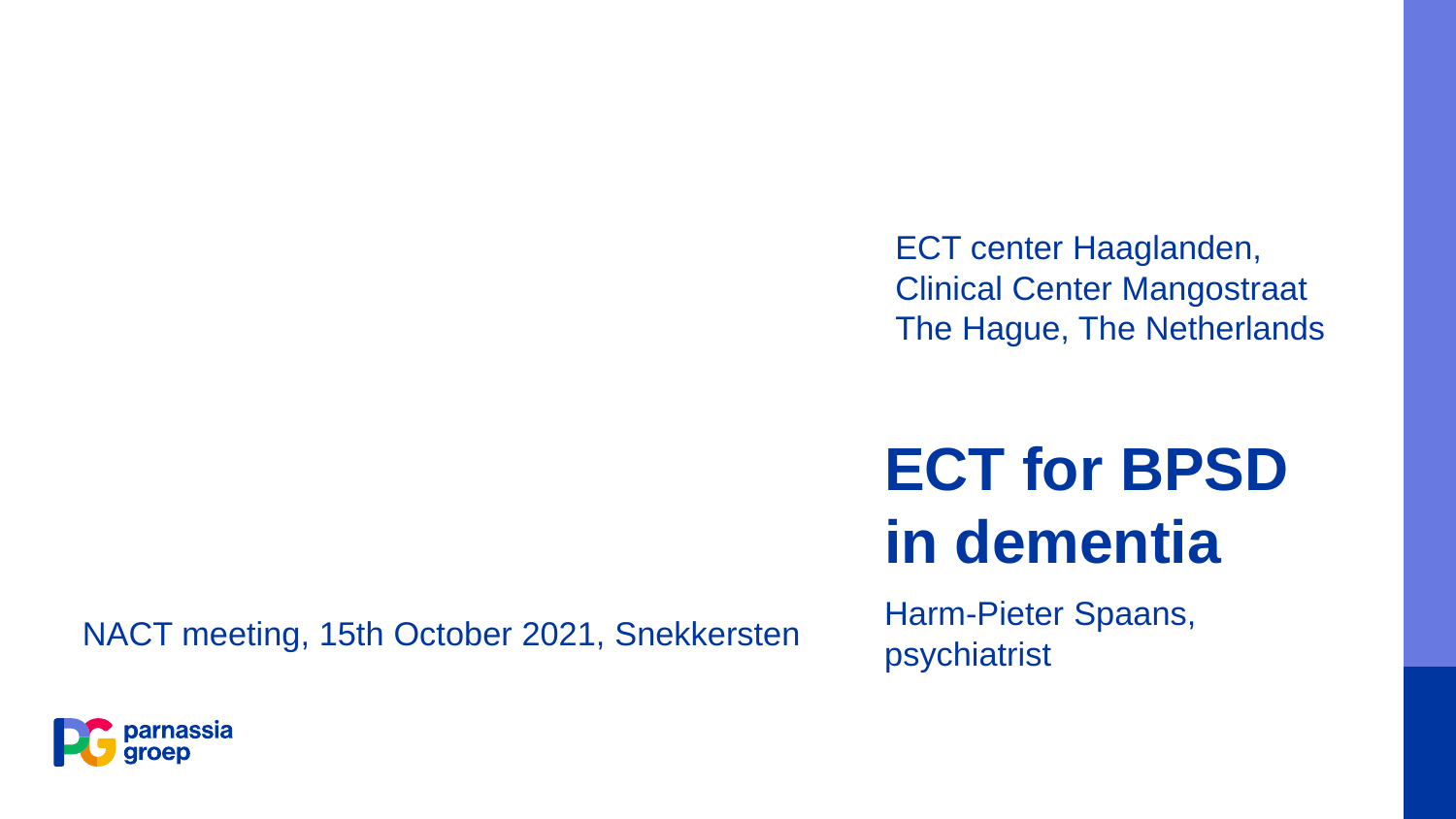

NACT meeting, 15th October 2021, Snekkersten

ECT center Haaglanden, Clinical Center Mangostraat The Hague, The Netherlands

# **ECT for BPSD in dementia**

Harm-Pieter Spaans, psychiatrist

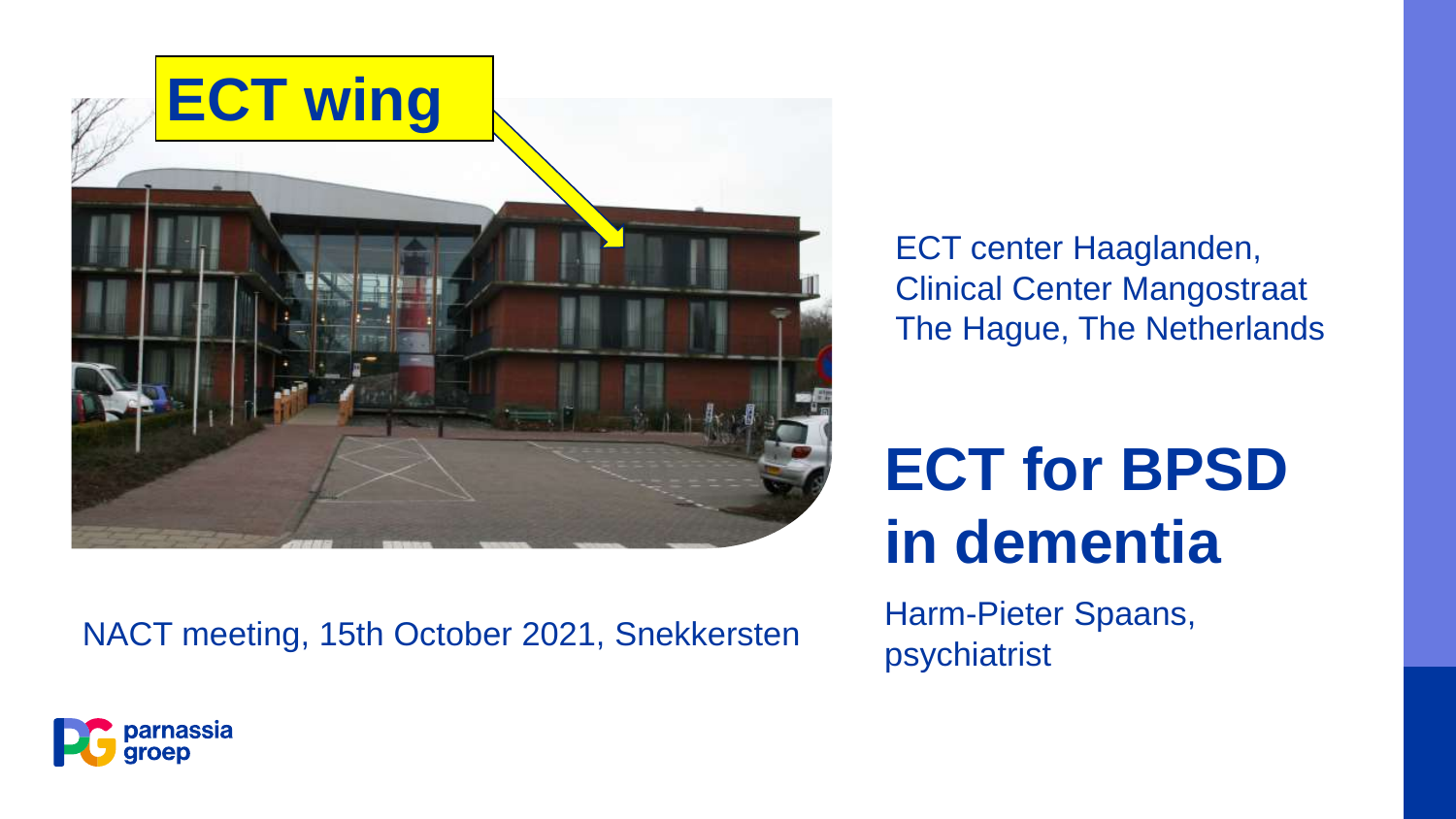



NACT meeting, Oct. 12-15, 2021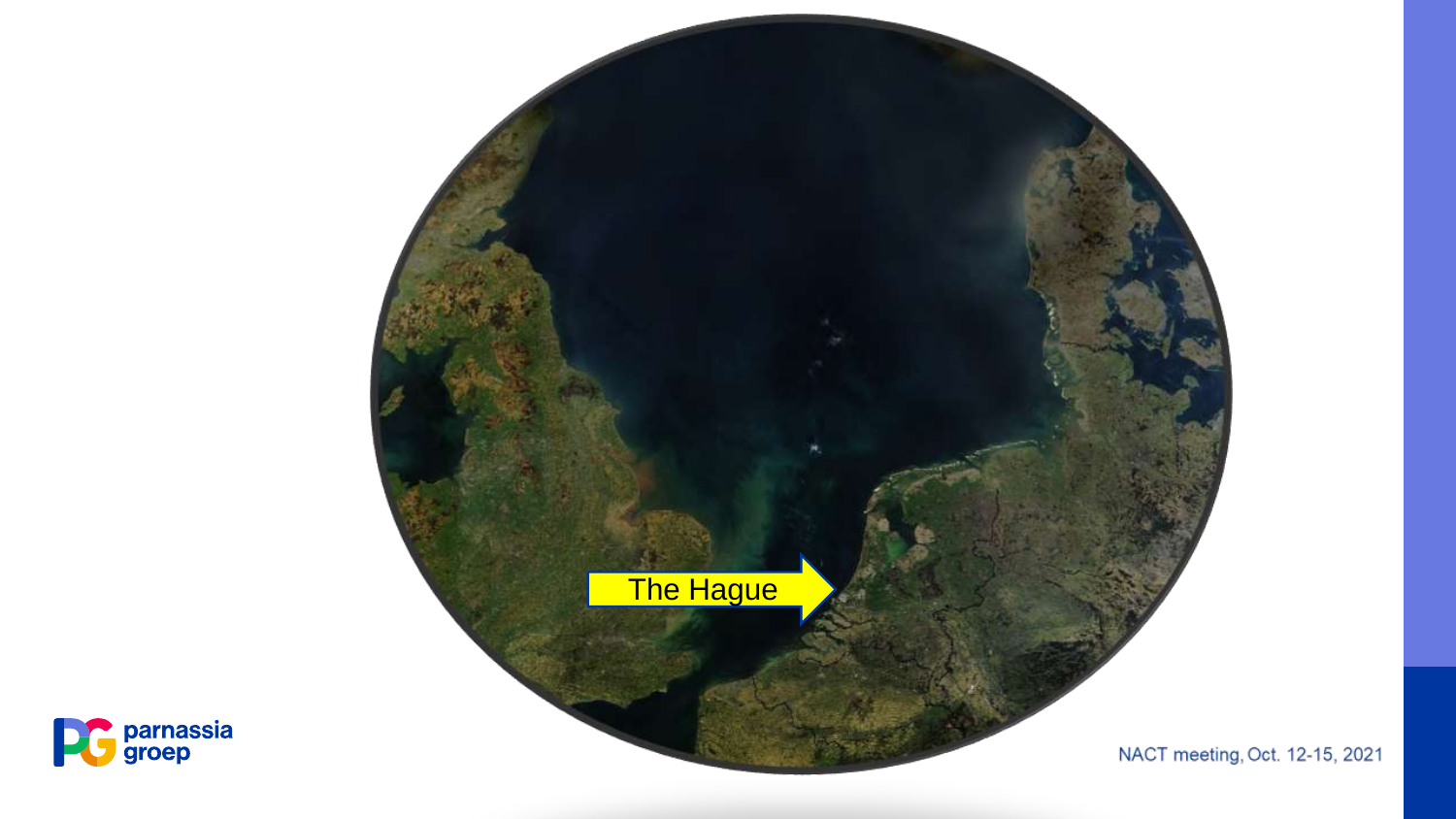#### **disclosure**





NACT meeting, Oct. 12-15, 2021 4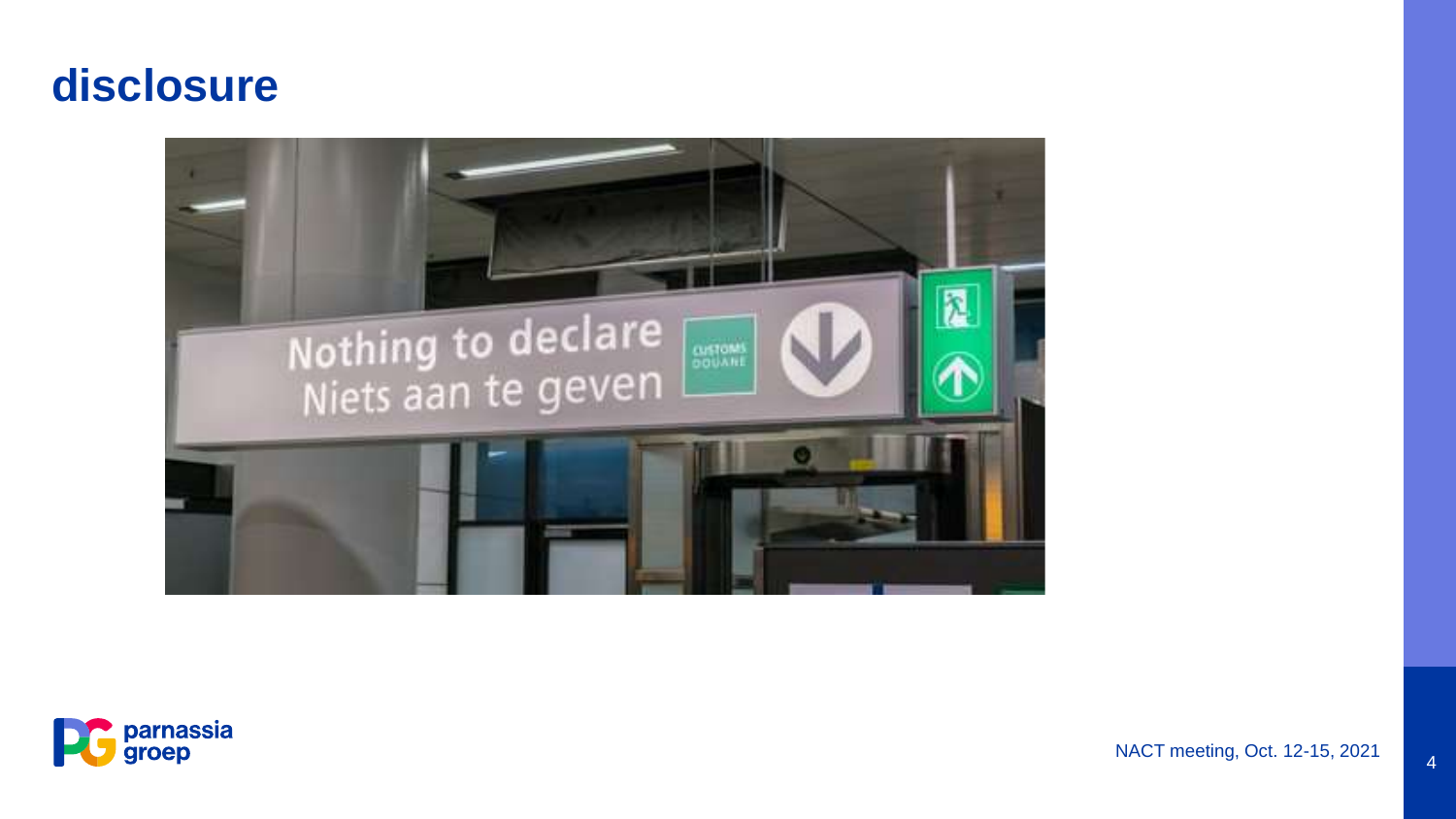#### **Overview**

| <b>Behavioural disturbances, BPSD in dementia</b> |
|---------------------------------------------------|
| <b>Treatment for BPSD</b>                         |
| <b>ECT for treatment resistant BPSD - review</b>  |
| <b>Experiences with off-label ECT for BPSD</b>    |
| <b>Case presentation &amp; discussion</b>         |

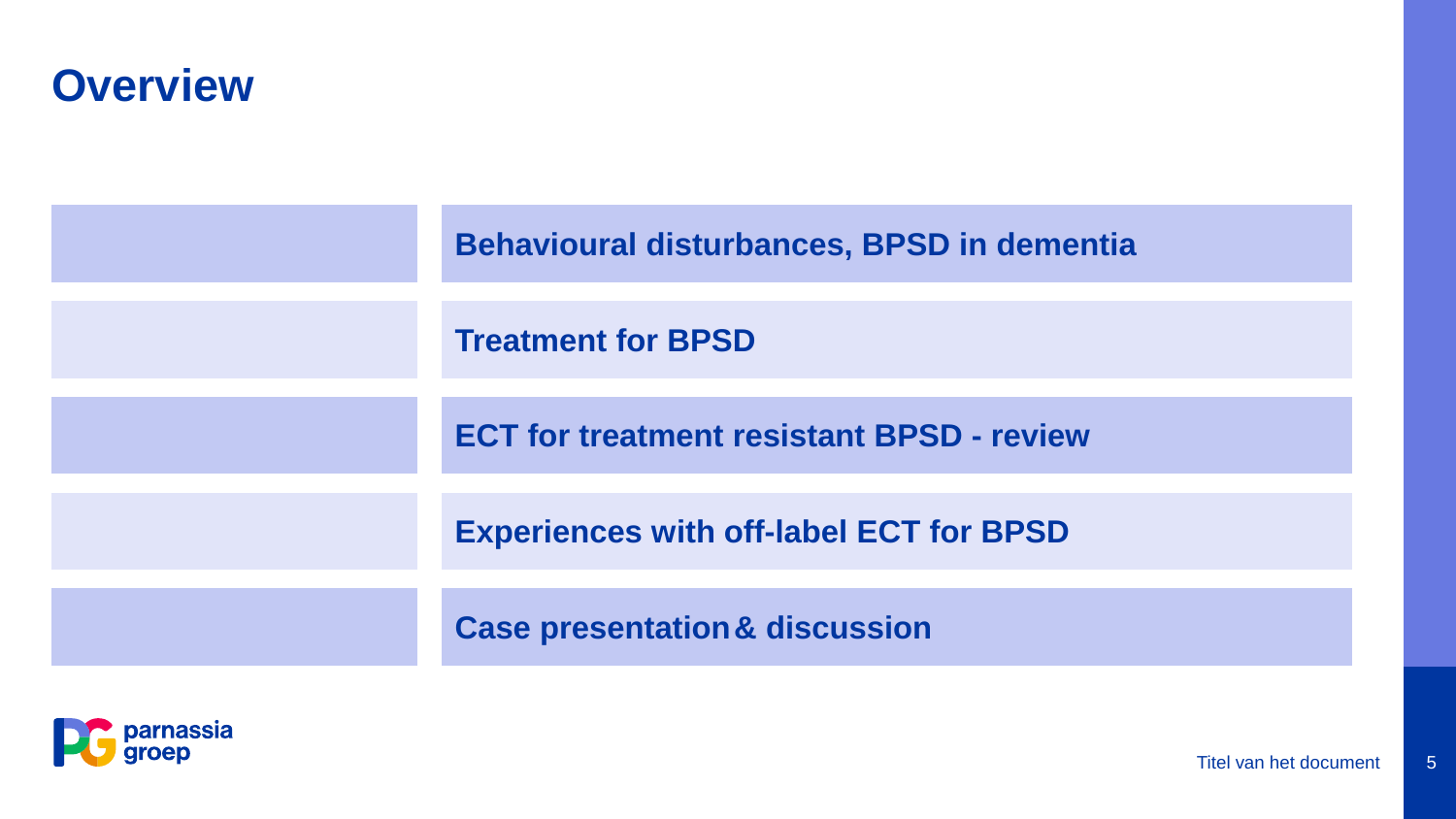

- ECT may be a safe, well tolerated and effective treatment for refractory behavioral disturbances in dementia
- The ECT setting of the ECT suite and the team are important to facilitate long term treatment (maintenance ECT)
- Motor changes (retardation, agitation, vocalization, repetitive behavior) is problably the best predictor
	- ≈ Catatonia
	- ≈ Retardation / agitation in melancholic depression
	- ≈ M. Parkinson

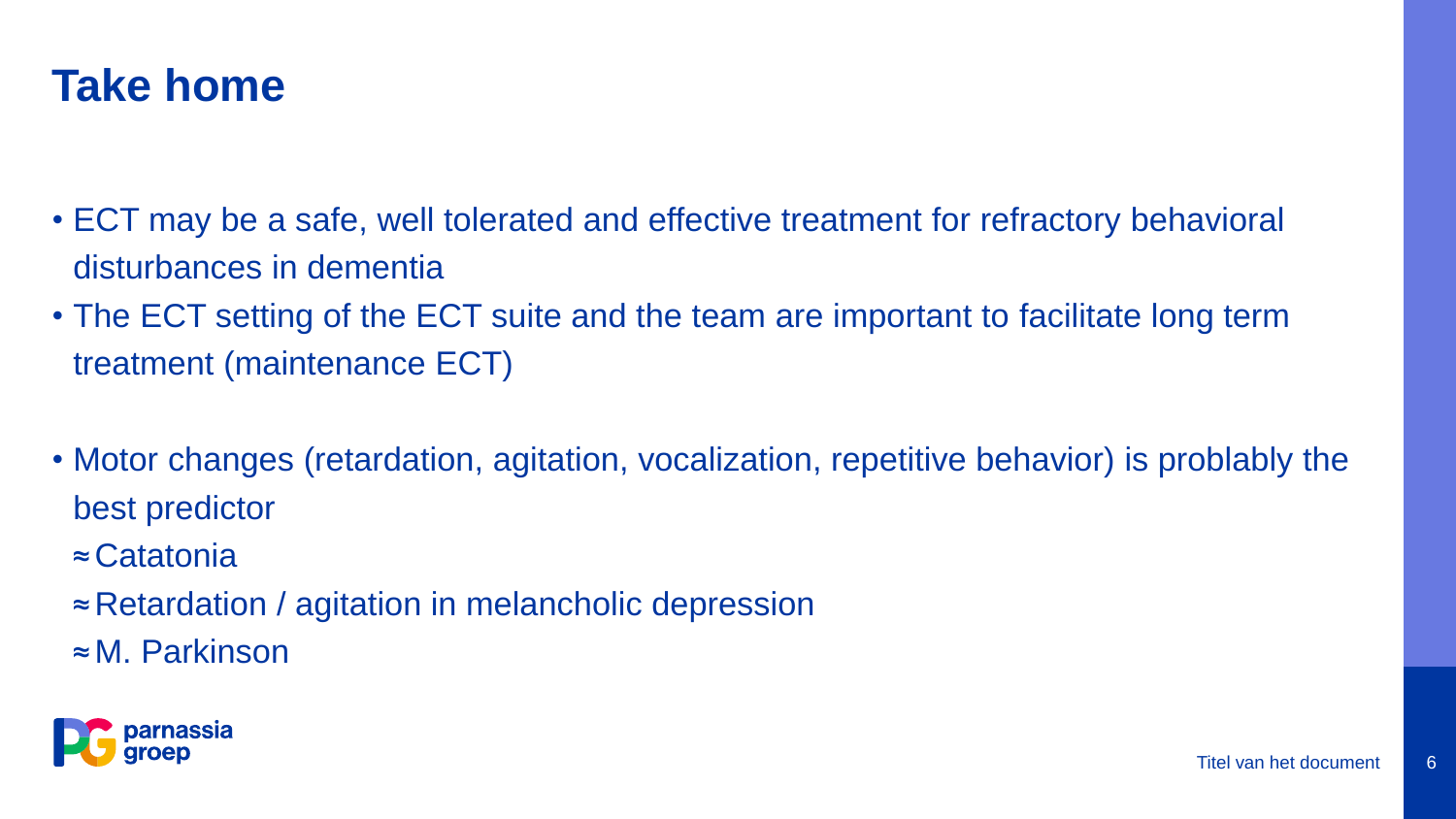# **Behavioral and Psychological Symptoms in Dementia (BPSD)**

Prevalence:

Over 80% of patients with dementia have behavioral problems such as aggression, agitation, irritability, apathy, insomnia, depression, anxiety in the course of their disease.

Significance:

BPSD may cause discomfort and danger for the patient, loss of quality of life, distress fellow patients or staff, increase the burden on the caregivers, and increase the risk of admission to residential care.

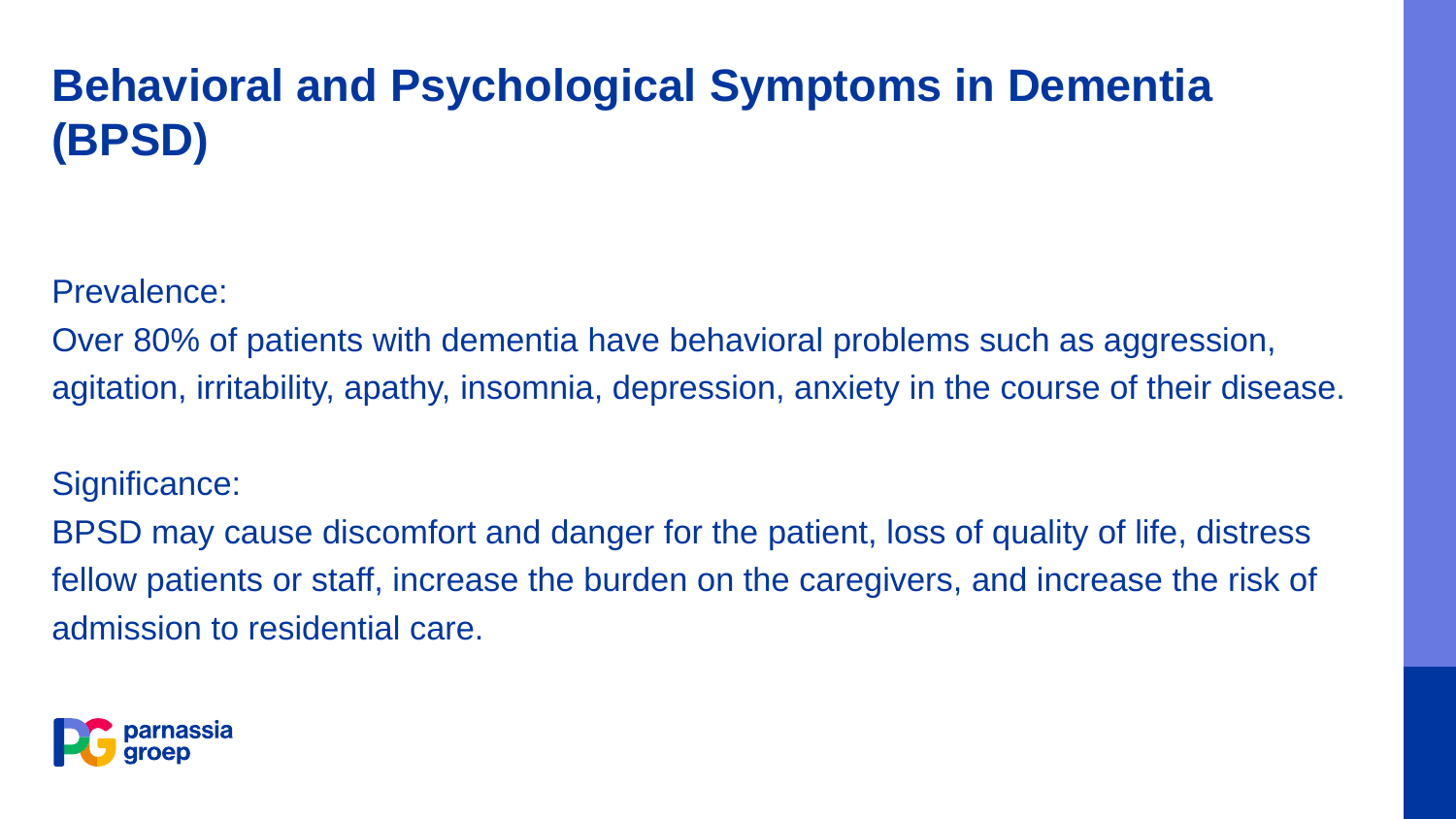## **What causes BPSD?**

A psychiatric/geriatric comprehensive assessment needs to be performed of all somatic, psychiatric, psychosocial, and environmental aspects that may be involved in the behavioral problems, including a medication review.

Examples are pain, constipation, urinary retention, unmet needs (e.g., for food, fluid, companionship), problematic caregiver communication styles, environmental factors (e.g., sensory over- or under-stimulation).







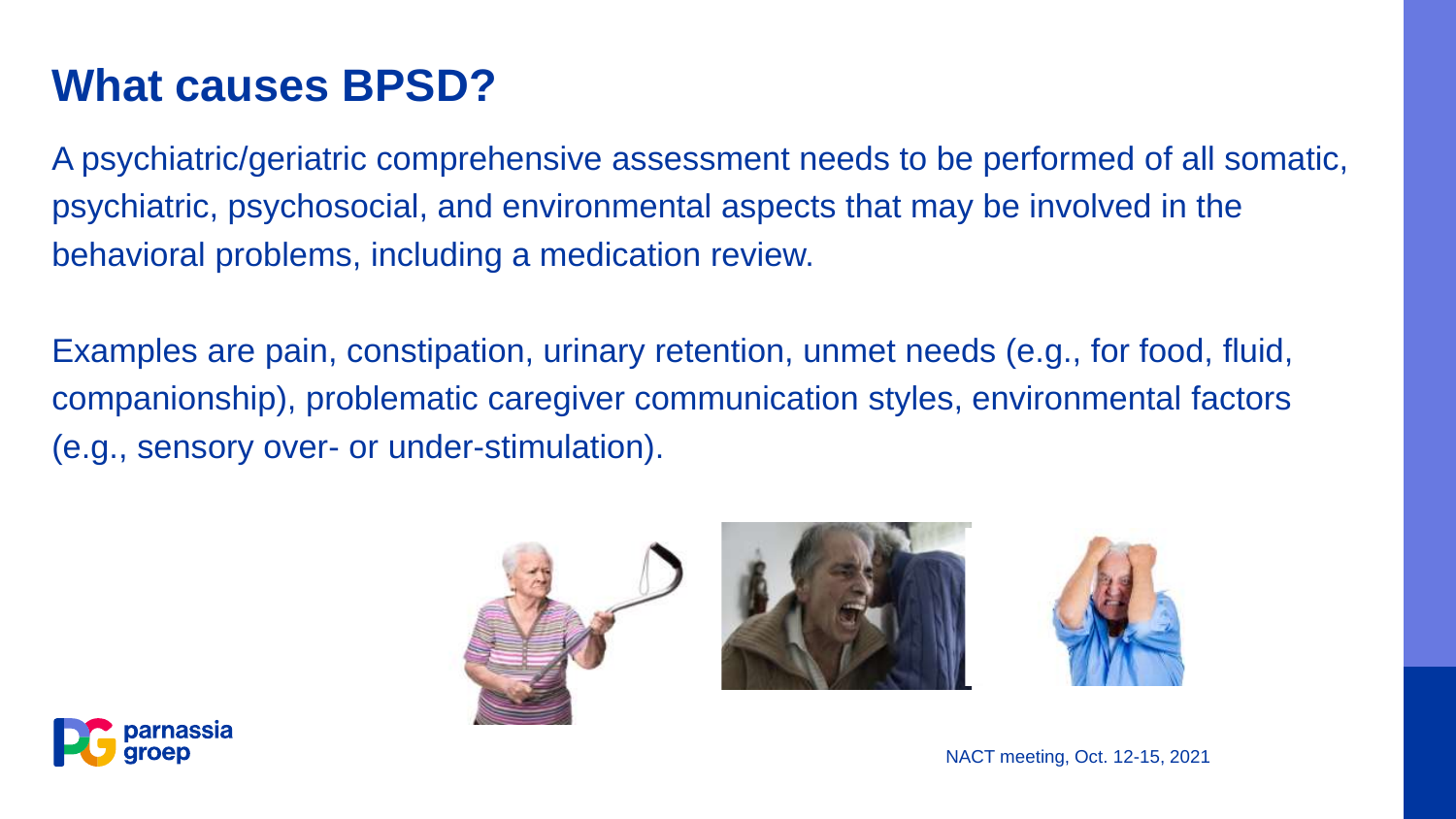### **Treatment priorities**

Treat any underlying treatable pathology.



Environmental and psychosocial interventions can be implemented, depending on the results of the comprehensive assessment. These might include restoring a consistent daily structure; helping the person adapt to the environment; caregiver education; and one-to-one attention, music, walking, etc.

Non-pharmacological interventions (multidisciplinary care, massage and touch therapy and music combined with massage and touch therapy) were clinically more efficacious than usual care and are in guidelines preferred over pharmacological treatment. Watt, J., Goodarzi, Z., Veroniki, A. A., et al. Comparative Efficacy of Interventions for Aggressive and Agitated Behaviors in Dementia: A Systematic Review and Network Metaanalysis. *Ann Int Med* 2019, 171, Issue 9, 633-642

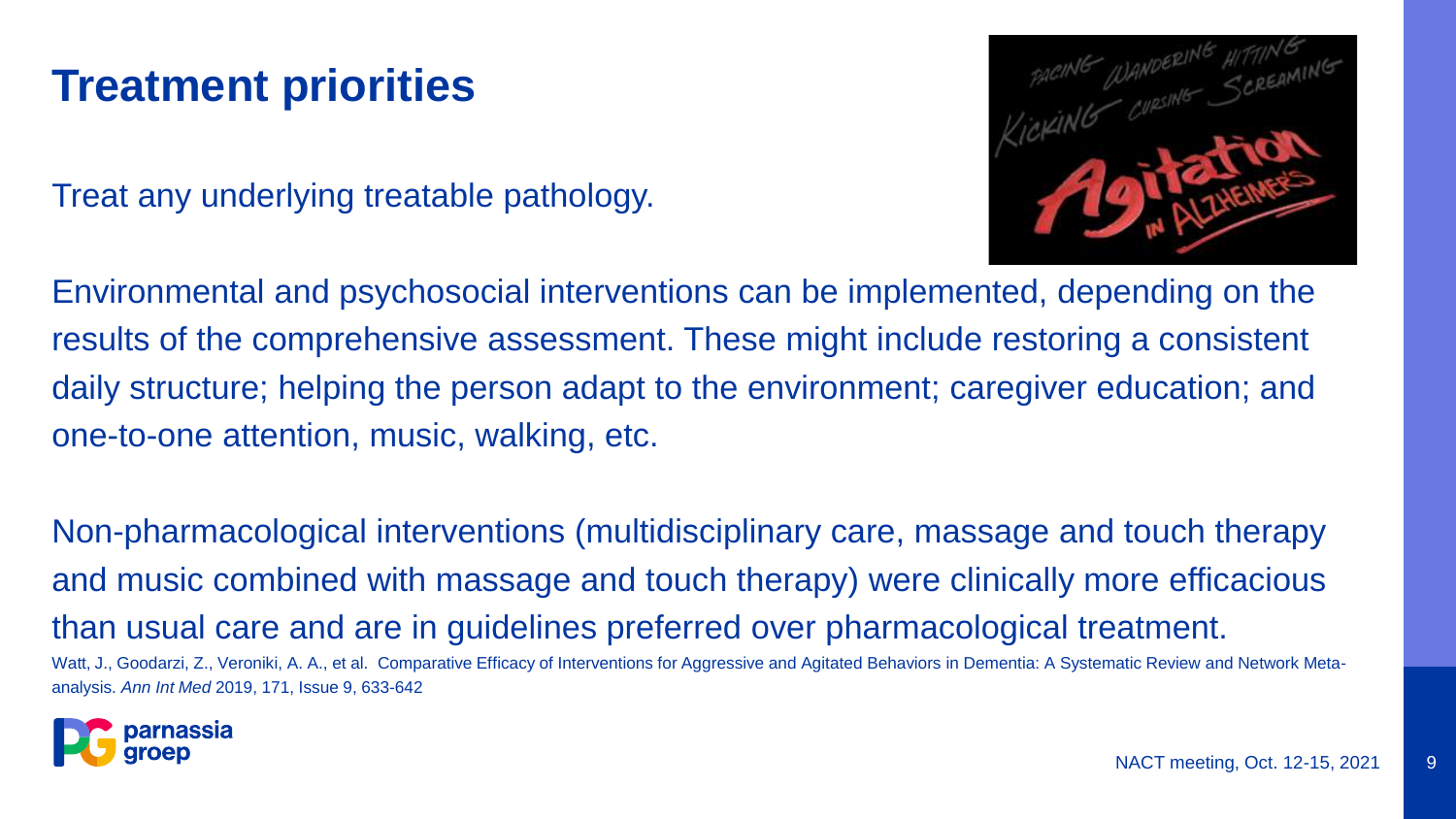#### **Efficacy of pharmacological treatment**

When response to these interventions is insufficient, pharmacological interventions may be required, despite evidence for limited effectiveness.

Antipsychotics in particular (commonly prescribed for agitation and aggression) are associated with (severe) adverse effects, including increased mortality.

Sometimes, the behavioral problems are so disruptive that non-pharmacological interventions are not possible.



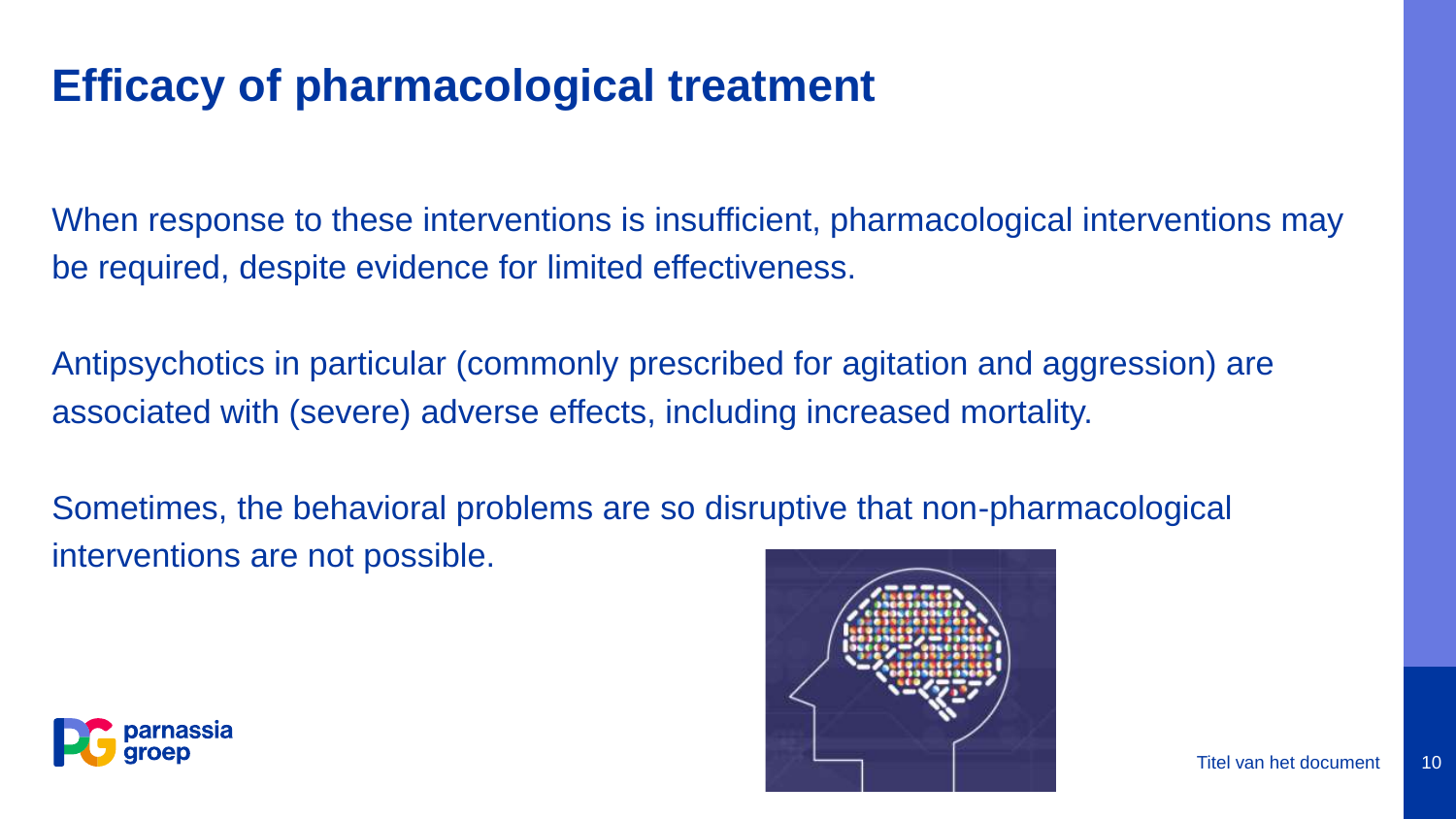#### **Treatment failure**

Some patients are unresponsive to, or have previously demonstrated poor tolerance to drug treatment.

Many of these patients are treated with the combination of medications, without success.

We need more treatment options!



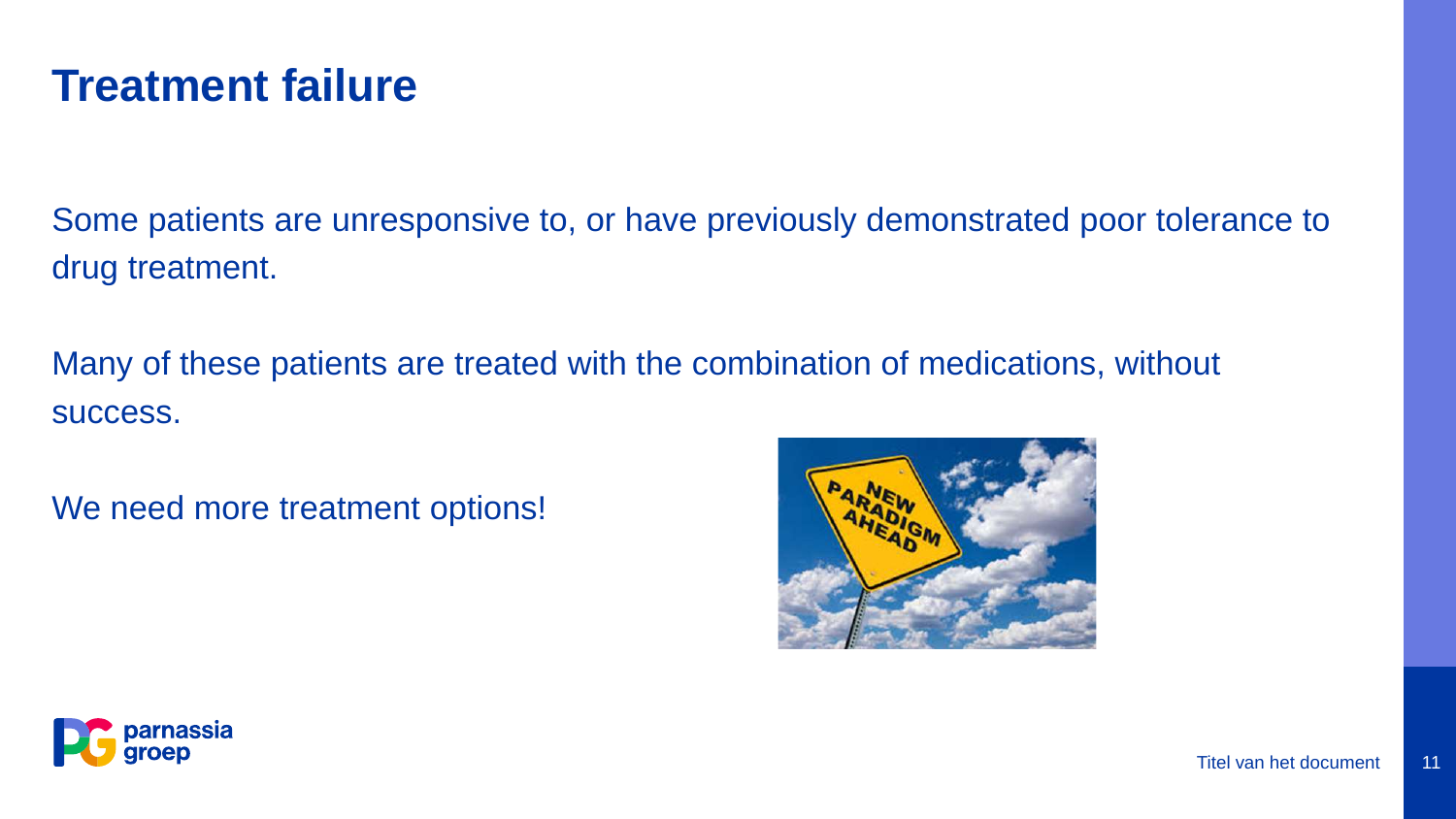#### **Is electro-convulsive therapy an option?**

ECT has already been shown to be safe and very effective for depression in older persons, including persons with dementia. \*

Especially with regard to the motor, behavioral, affective, and regressive symptoms seen in catatonia.

Is ECT effective in severe agitation, aggression, psychomotor disturbances in persons with dementia?

Hausner, L., et al. (2011). "Efficacy and cognitive side effects of electroconvulsive therapy (ECT) in depressed elderly inpatients with coexisting mild cognitive impairment or dementia." Journal of Clinical Psychiatry **72**(1): 91-97.

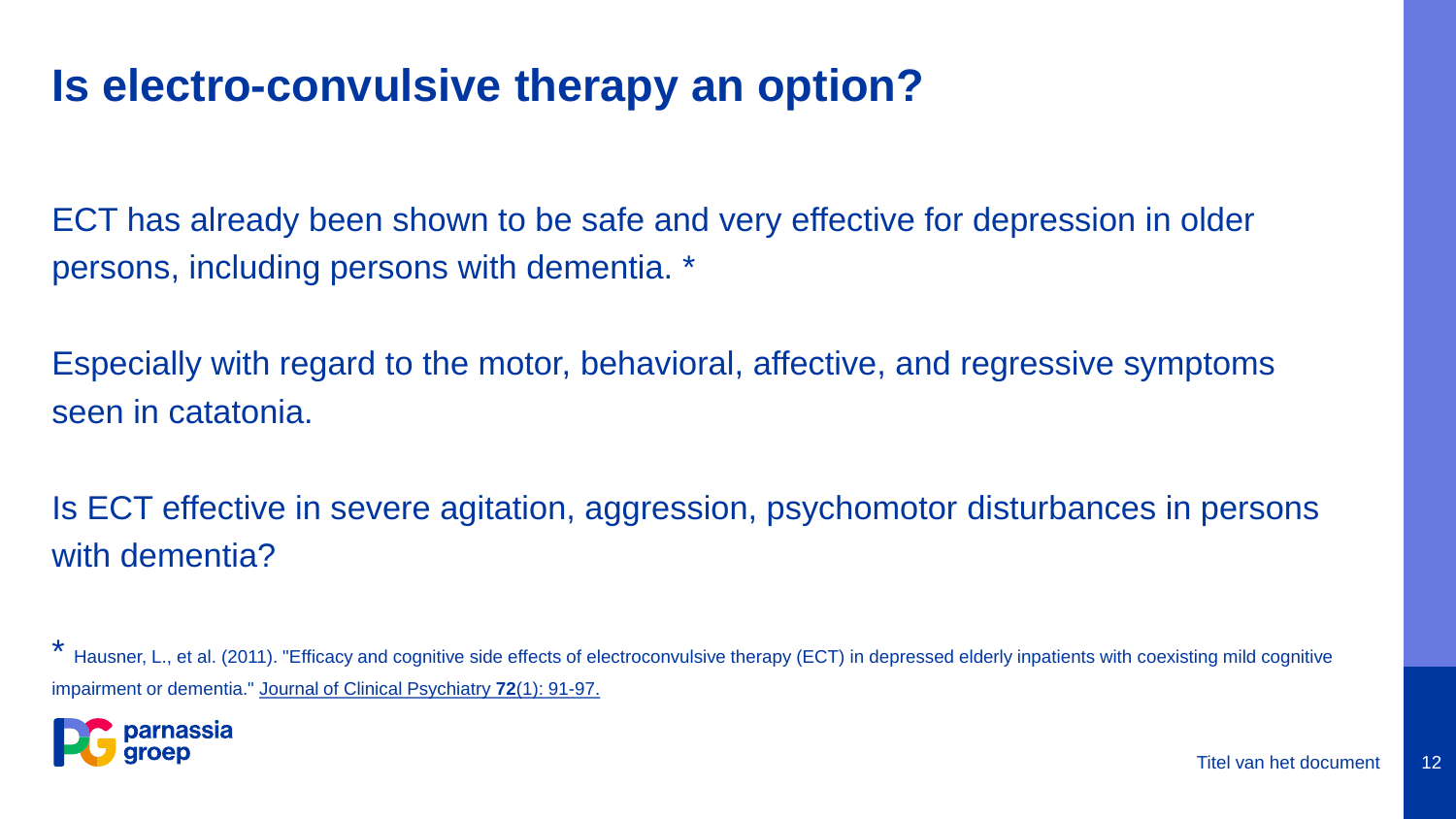### **Systematic review**

#### **Electroconvulsive Therapy for Agitation** and Aggression in Dementia: A Systematic **Review**

*Julia F. van den Berg, PhD, Henk C. Kruithof, M.D., Rob M. Kok, M.D., PhD., Esmée Verwijk, PhD., Harm-Pieter Spaans, M.D., M.D. PhD.*

*Am J Ger Psychiatry 2018 (4), 419-434*

A search was conducted in Ovid MEDLINE, EMBASE and PsycINFO.

Two reviewers extracted the data from the retrieved articles.

Inclusion: original data on treatment with ECT of one or more patients with dementia, primarily for behavioral problems such as aggression or agitation.



Methods: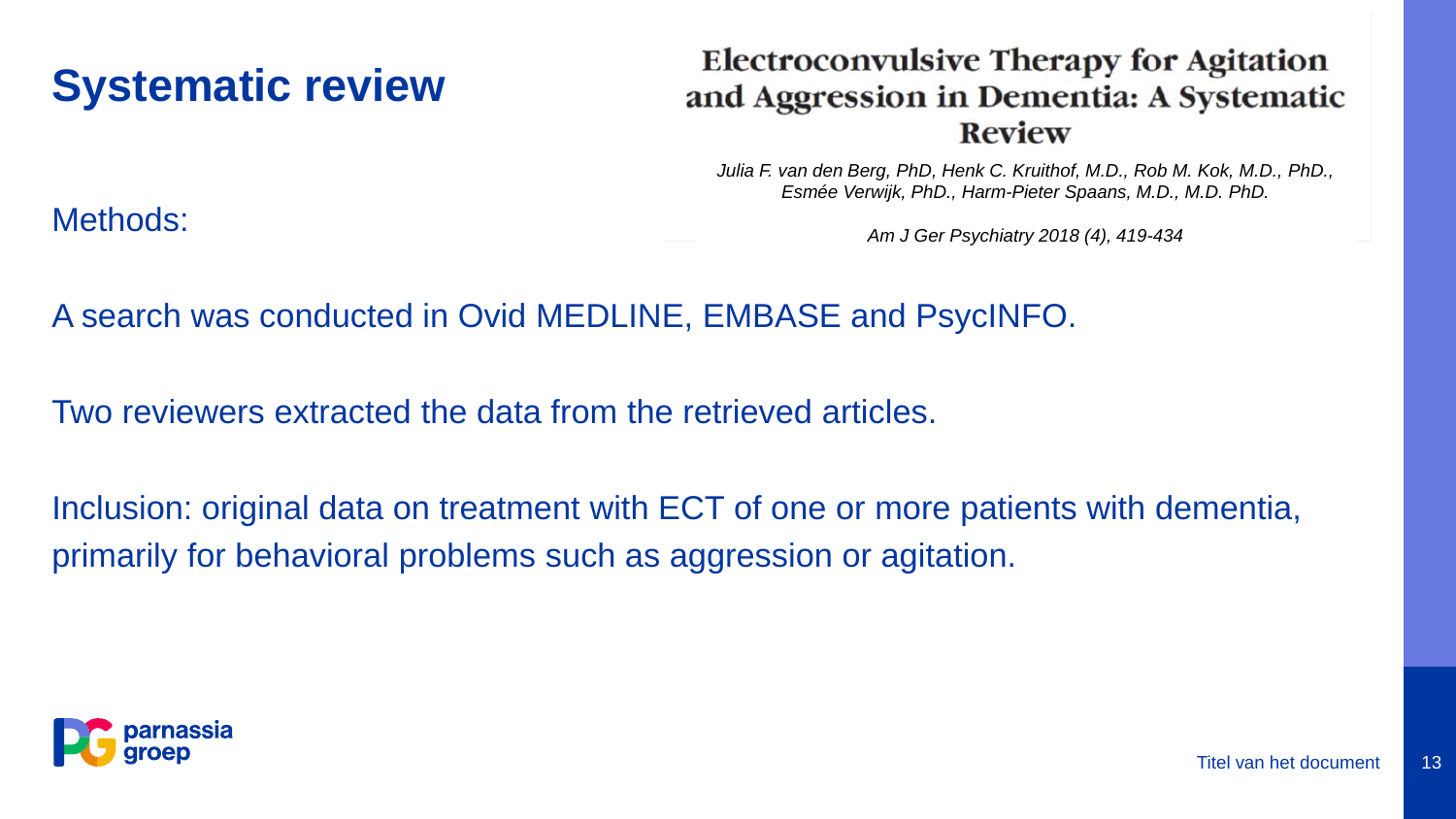

17 articles met the inclusion criteria for this review.

One of the studies was a prospective cohort study with pretest-posttest design, and one was a case-control study.

The other studies were retrospective chart reviews, case series, or single case reports.

No experimental studies or RCTs were found.

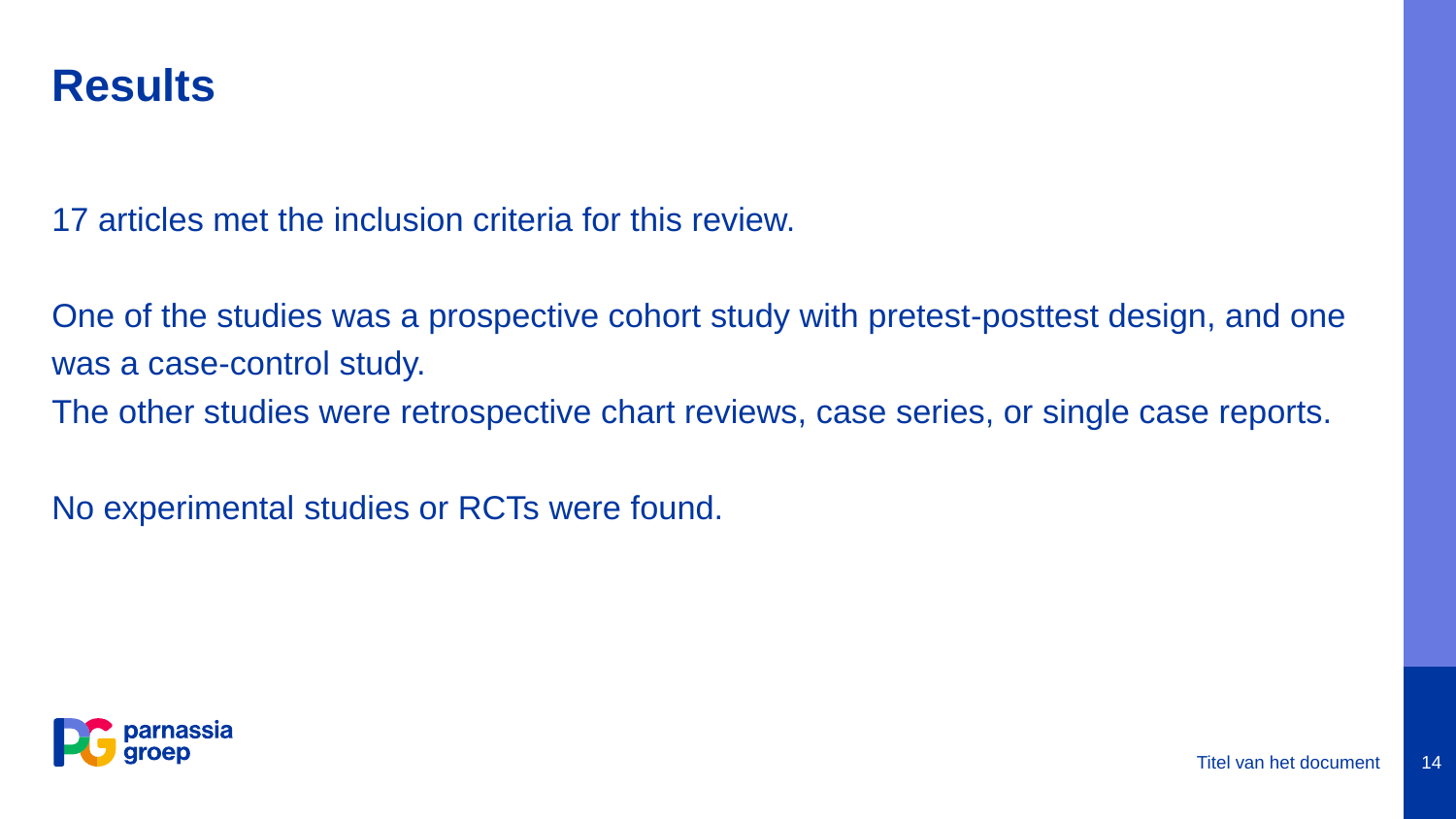

122 included patients, aged 54-98 years.

All patients had pharmacotherapy, often many different classes of drugs including nonpsychotropic medication.

Non-pharmacological treatments often not described.

Most commonly reported behaviours included agitation, screaming, yelling and physical aggression.

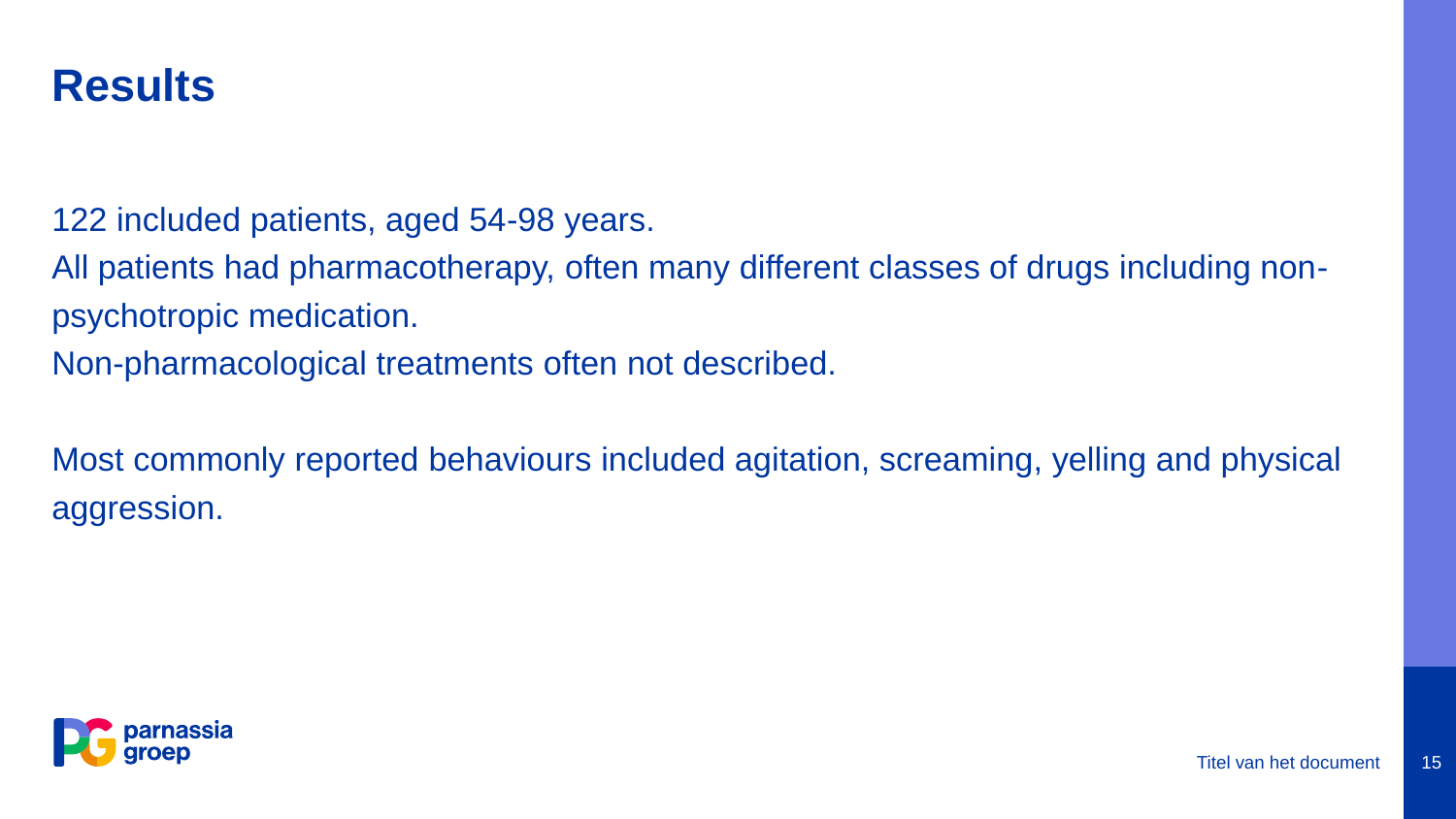#### **Efficacy and adverse effects**

Overall in 107 of the 122 described patients (88%), substantial clinical improvement was described by the authors, often early in the course of the ECT, e.g. after the 2nd, 3rd or 4th treatment. The remaining 15 patients did not improve. Most of the 107 improved patients were noticeably less agitated and aggressive, yelling and screaming ceased, and food intake was resumed.

Adverse effects were most commonly mild, transient, (e.g. mild transient post-ictal confusion or headache) or were not reported. 6 patients suffered from a delirium.

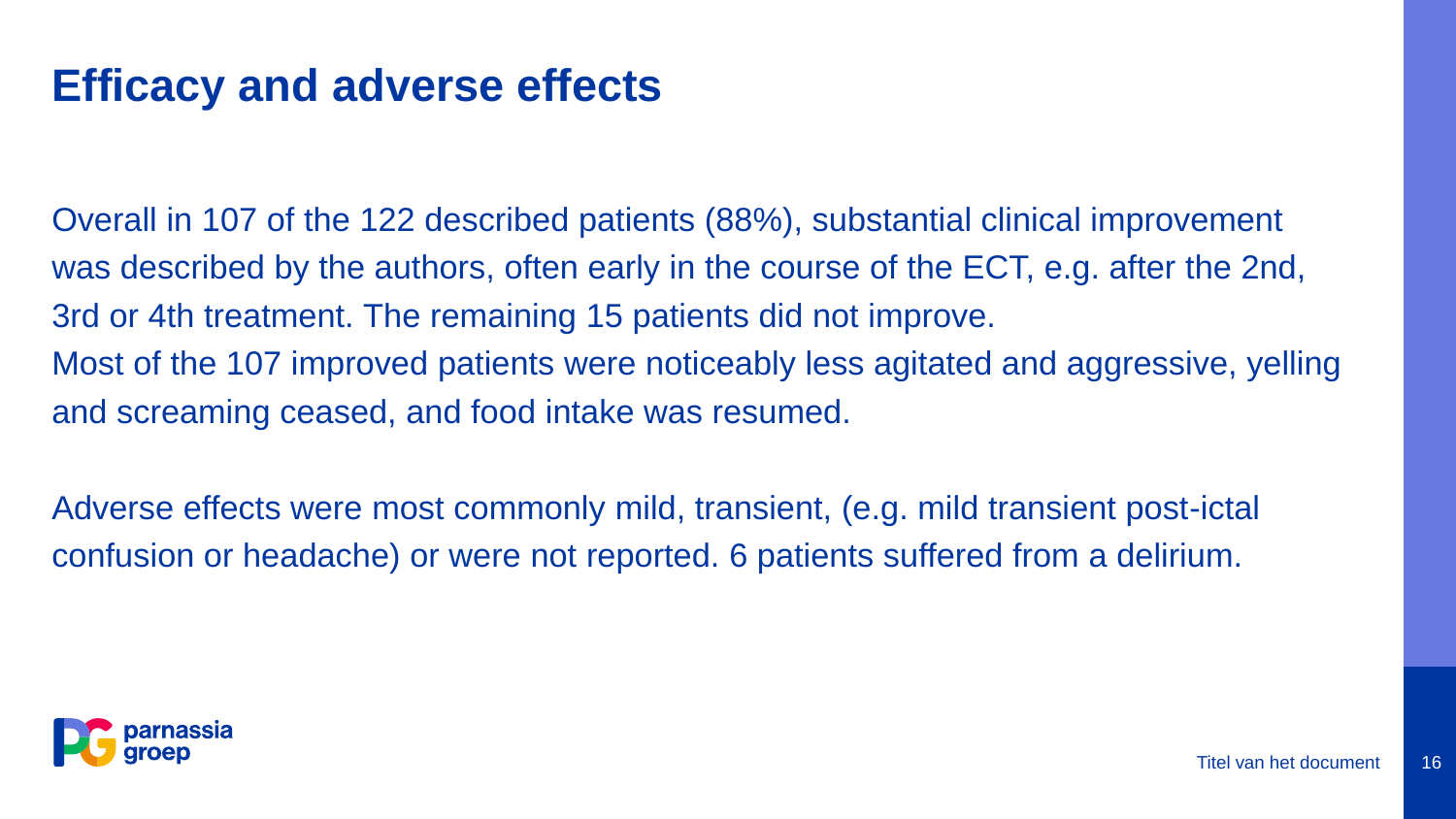#### **One recent new publication**

*Adriana Hermida, Yi-lang Tang, Oliver Glass, A. Umair Janjua, William McDonald. Efficacy and Safety of ECT for Behavioral and Psychological Symptoms of Dementia (BPSD): A Retrospective Chart Review. Am J Geriatr Psychiatry 2020, 28, Issue 2, 157-163*

#### Retrospective chart review, n=60

Pre- and post-ECT Pittsburg Agitation Scale (PAS) maximum score is 16 *Areas: vocalization, agitation, aggressiveness, resisting care*

The baseline PAS total was  $9.3 \pm 3.7$  and it decreased significantly after three (2.5  $\pm$ 2.8) and six  $(1.5 \pm 2.3)$  ECT treatments.

Also: a decrease in the number of psychotropics prescribed, and an increase in the GAF score was observed.

No significant ECT-related medical complications were observed except transient confusion.

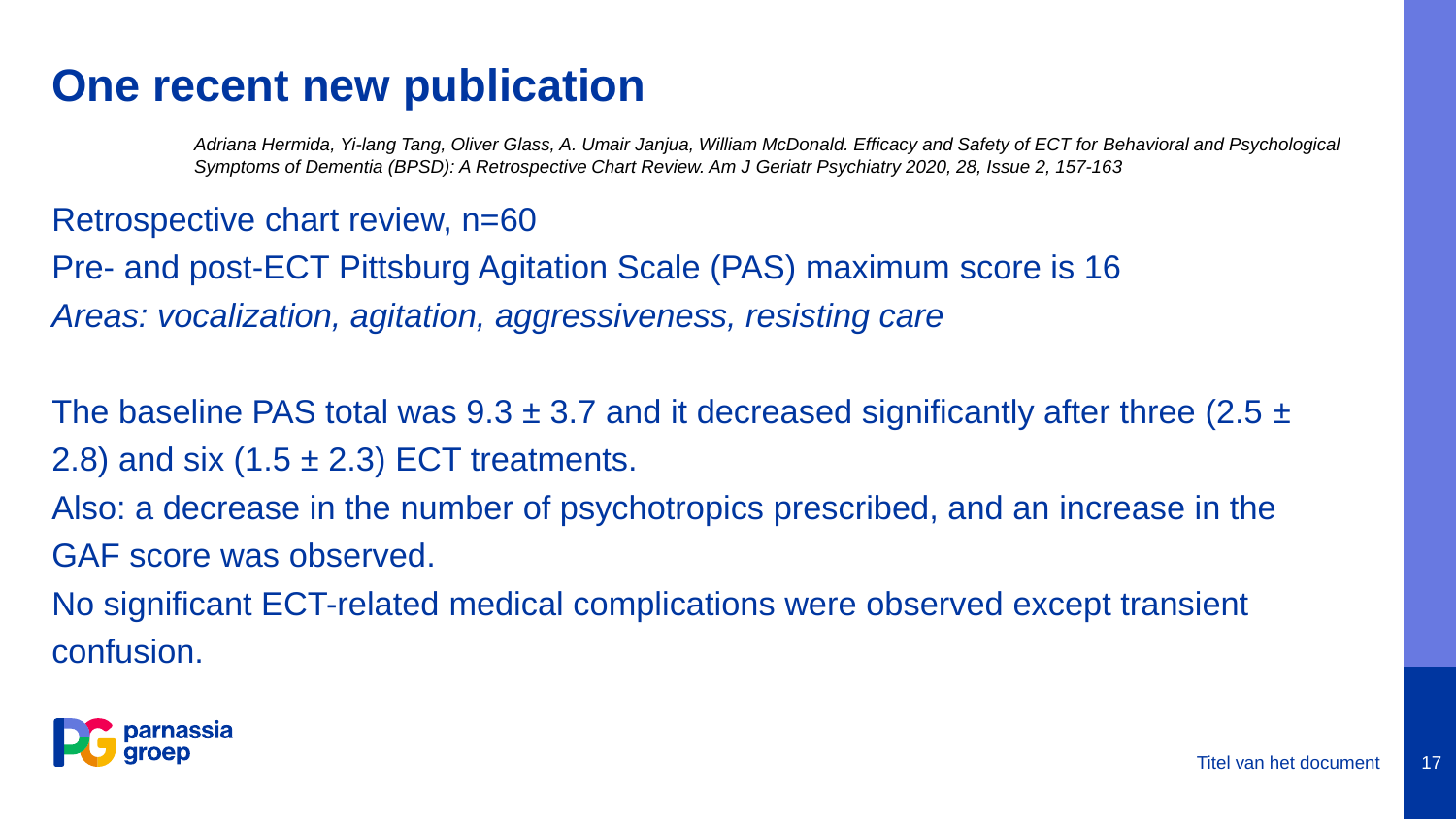## **Why is ECT not more often applied?**

Survey among 61 Dutch physicians (elderly care physicians, geriatricians and old age psychiatrists).\*

Only 8 out of the 61 respondents (13,1%) ever considered ECT as treatment for NPS in dementia. Of these, only 2 (3,3%) physicians actually referred one or more patients for ECT.

The indications in these two patients were depressive behavior and the combination of depressive and agitated behavior in patients with Alzheimer's disease.

\* Manuscript will be submitted soon. Julia Revet, Raymond Koopmans, Rob Kok, Debby Gerritsen

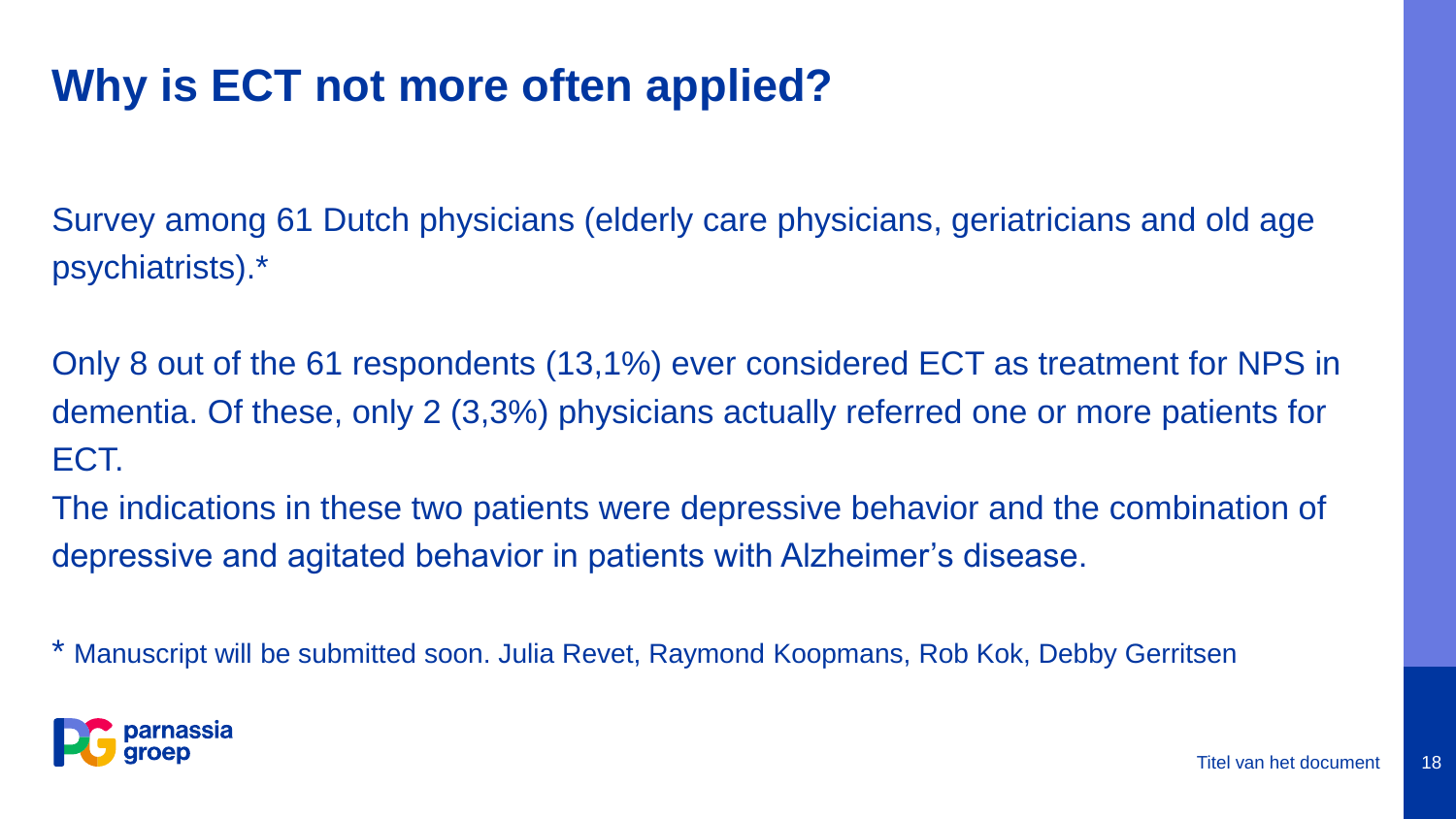#### **Attitudes towards ECT**

E

|                                                    | Number (N) and percentage (%) |             |            |             |                   |                  |
|----------------------------------------------------|-------------------------------|-------------|------------|-------------|-------------------|------------------|
|                                                    | strongly<br>disagree          | disagree    | neutral    | agree       | strongly<br>agree |                  |
| Patients have to have mental capacity to           |                               |             |            |             |                   |                  |
| receive ECT                                        | 2(3.3%)                       | 32 (53.3%)  | 14 (23.3)  | $9(15.0\%)$ | $3(5.0\%)$        |                  |
| ECT can only be applied if the NPS are             |                               |             |            |             |                   |                  |
| refractory                                         | $0(0,0\%)$                    | 7(11,7%)    | 18 (30,0%) | 30 (50,0%)  | 5(8.3%)           |                  |
| I feel sufficiently informed to refer patients for |                               |             |            |             |                   |                  |
| ECT in dementia                                    | 29 (48.3%)                    | 19 (31.7%)  | $3(5.0\%)$ | 5(8.3%)     | 4(6.7%)           |                  |
| ECT should be applied more as therapy of NPS       |                               |             |            |             |                   |                  |
| and dementia                                       | 5(8.3%)                       | $6(10.0\%)$ | 41 (68.3%) | 7(11.7%)    | 1(1.7%)           |                  |
| parnassia<br>groep                                 |                               |             |            |             |                   | Tital van hot de |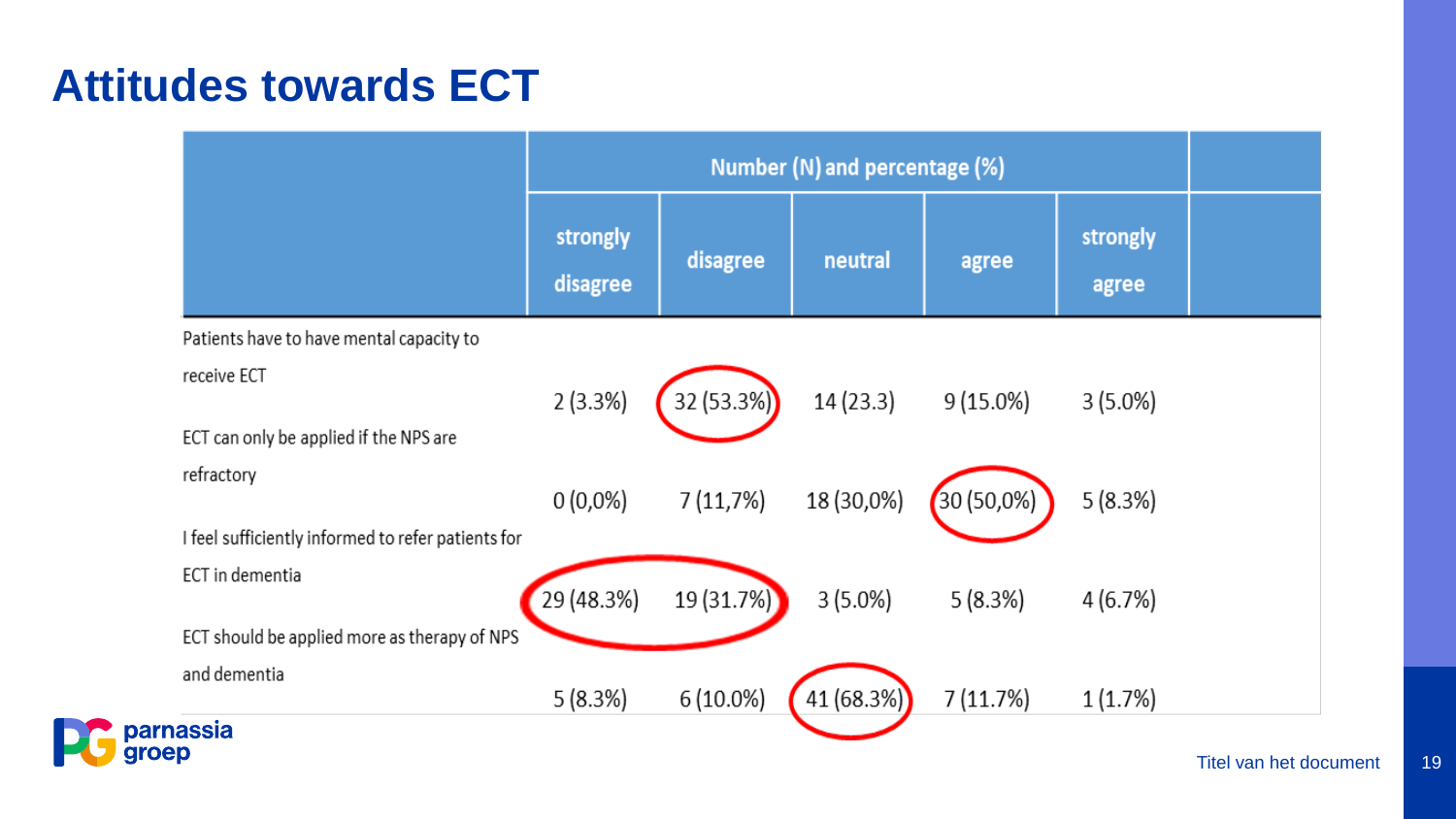

ECT may be an effective treatment for treatment-resistant agitation and aggression in dementia, with few adverse consequences.

However, randomised controlled studies are lacking and a small number of patients is included.

Further research evaluating the effects of ECT in the setting of dementia is warranted.

In addition, we need to inform physicians and other dementia experts that ECT is safe and should be considered more often as treatment option.

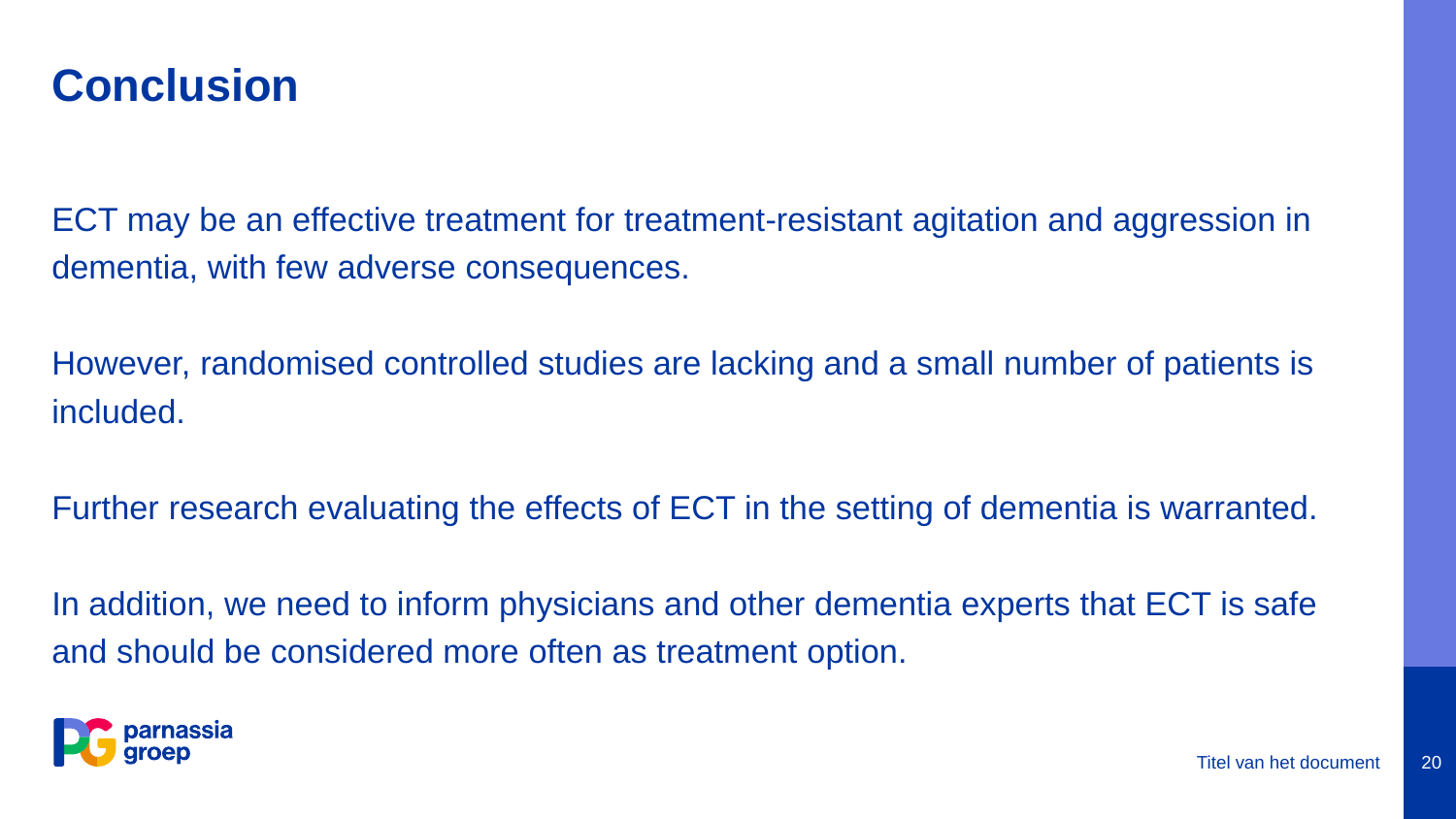

| ID               | <b>Age</b> | <b>Gender</b> | <b>Diagnosis</b>   | <b>Target symptoms</b>                                  | <b>Tx</b>                             | <b>Freq</b> |                  | outcome              |
|------------------|------------|---------------|--------------------|---------------------------------------------------------|---------------------------------------|-------------|------------------|----------------------|
| 1.               | 79         | M             | Alzheimer type     | agitation, repetitive behavior                          | <b>UBP RUL</b>                        |             | 1x / 2wk M # 153 | $\ddot{}$            |
| 2.               | 69         | F             | Alzheimer type     | agitation, aggression                                   | BL BP 1.5xST                          | 1x/4wk      | # 116            | $\ddagger$           |
| 3.               | 62         | M             | Alzheimer type     | catatonia: agitation, aggression,<br>mutism, negativism | UBP RUL $\rightarrow$<br>BL BP 1.5xST | $2-4x$ / wk | #74              | $\ddot{}$            |
| $\overline{4}$ . | 72         | F             | Alzheimer type     | agitation, aggression                                   | BL BP 1.5xST                          | $2-4x/wk$   | # 13             |                      |
| 5.               | 67         | F             | Alzheimer type     | catatonia: aggression, negativism                       | BL BP 1.5xST                          | $2-4x$ / wk | # 16             |                      |
| 6.               | 54         | M             | multiple causes    | agitation, aggression                                   | $BL \rightarrow RUL$                  | $1-2x/wk$   | # 61             | $\ddagger$           |
| 7.               | 66         | F             | mental retardation | catatonie: disruptive vocalization                      | <b>RUL</b>                            |             | 1x / wk M # 120  | $\ddot{\phantom{1}}$ |
| 8.               | 67         | F             | Alzheimer type     | catatonie: disruptive vocalization                      | UBP RUL $\rightarrow$<br>BL BP 1.5xST | $2-4x/wk$   | #52              | $\ddot{\phantom{1}}$ |
| 9.               | 85         | F             | Alzheimer type     | Anxiety, disruptive vocalization                        | BL BP 1.5xST                          | $2-4x$ / wk | #23              | $\blacksquare$       |

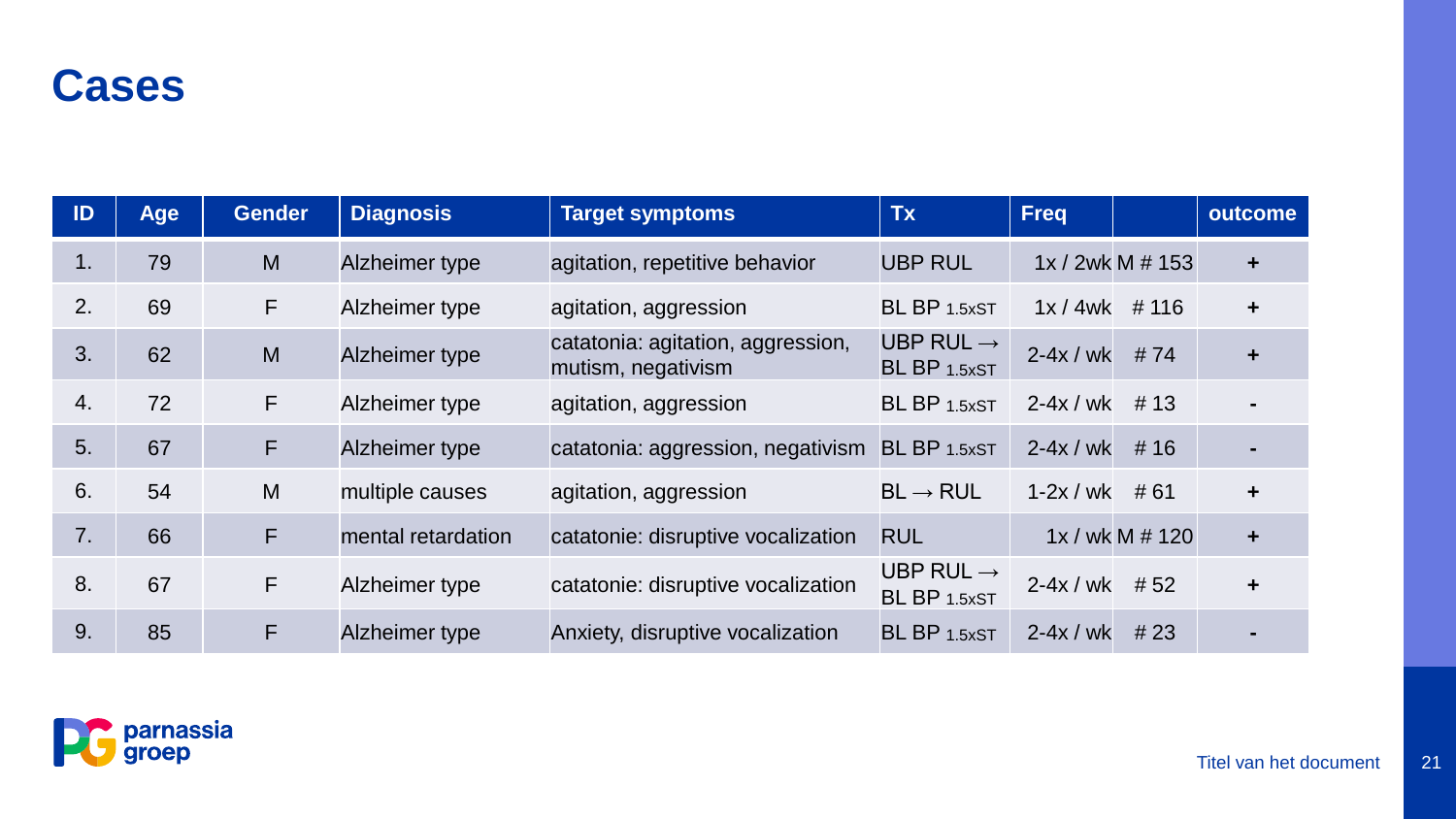### **Patient 1. Mr. B**

2016 (78 years) progressive cognitive deteroriation Alzheimer, type dementia 2017 emergency department  $\rightarrow$  geriatric ward Parnassia due to aggression Symptoms: memory problems, disorientation, no mood disorder, behavioral problems: anxious, agitated, disruptive vocalization: yelling, loudly counting, trouble sleeping, repetitive behavior CT-scan 2017 (6): frontal atrophy, GCA 1-2, possible lacunar infarction left thalamus or Virchow-Robin space (more space around the bloodvessels), no WMH, hippocampal atrophy - MTA 2-3 left & right MRI / EEG not possible No effect of non-pharmacolocal interventions, lorazepam (catatonia was supected), risperidon, trazodan, valproate

 $\rightarrow$  2017 14th September, RUL UBP ECT twice weekly

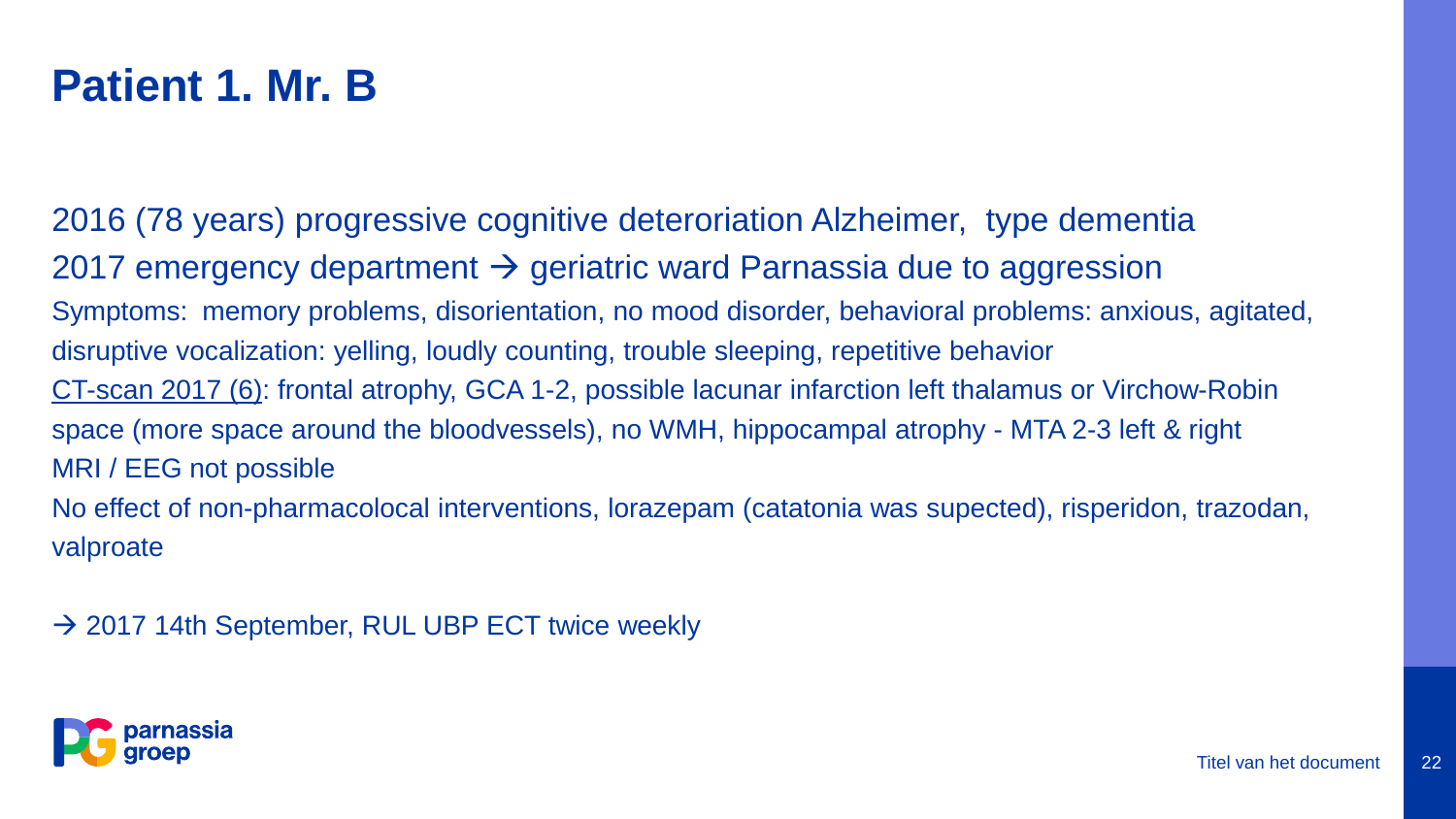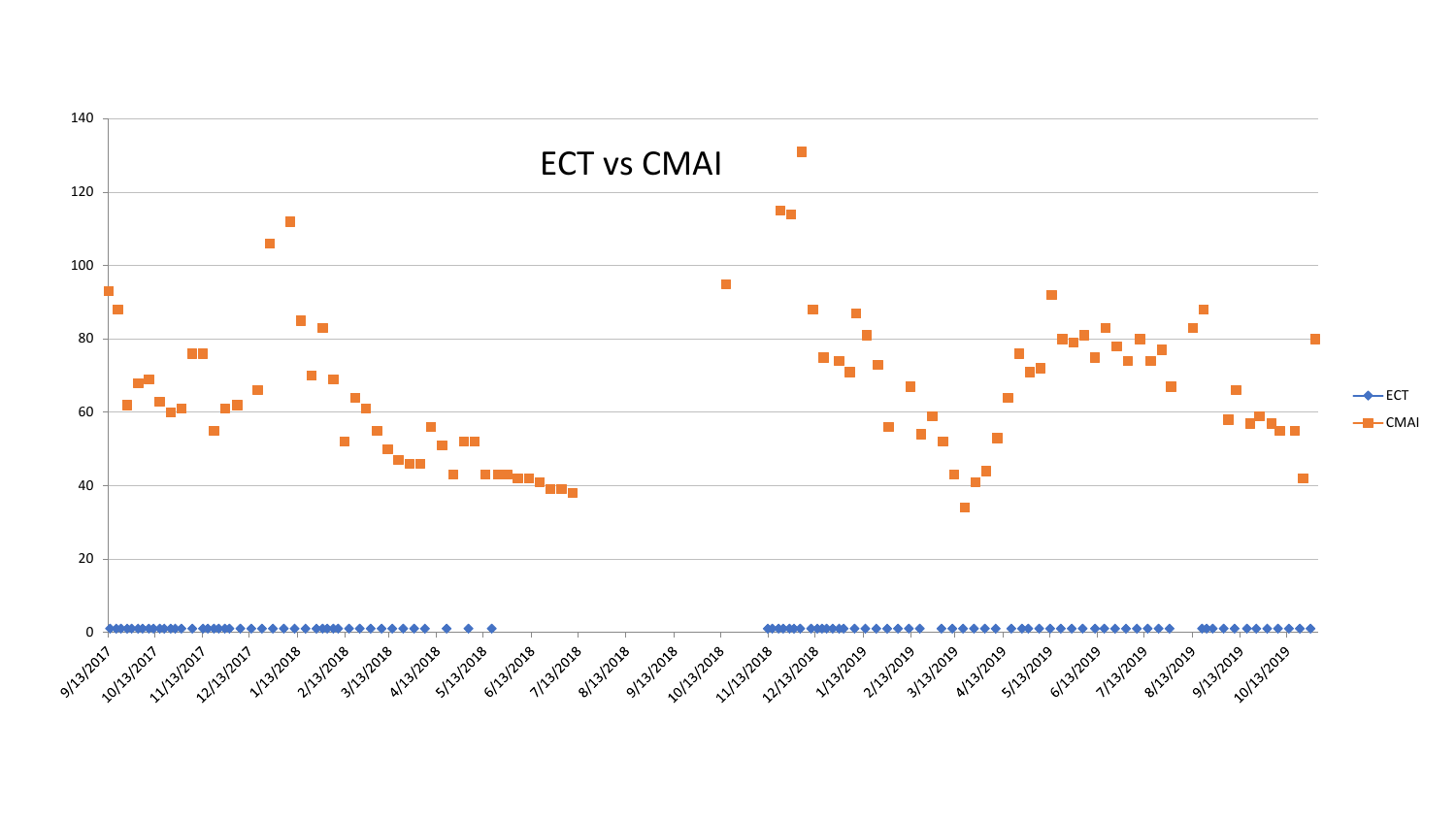CMAI & SDAS

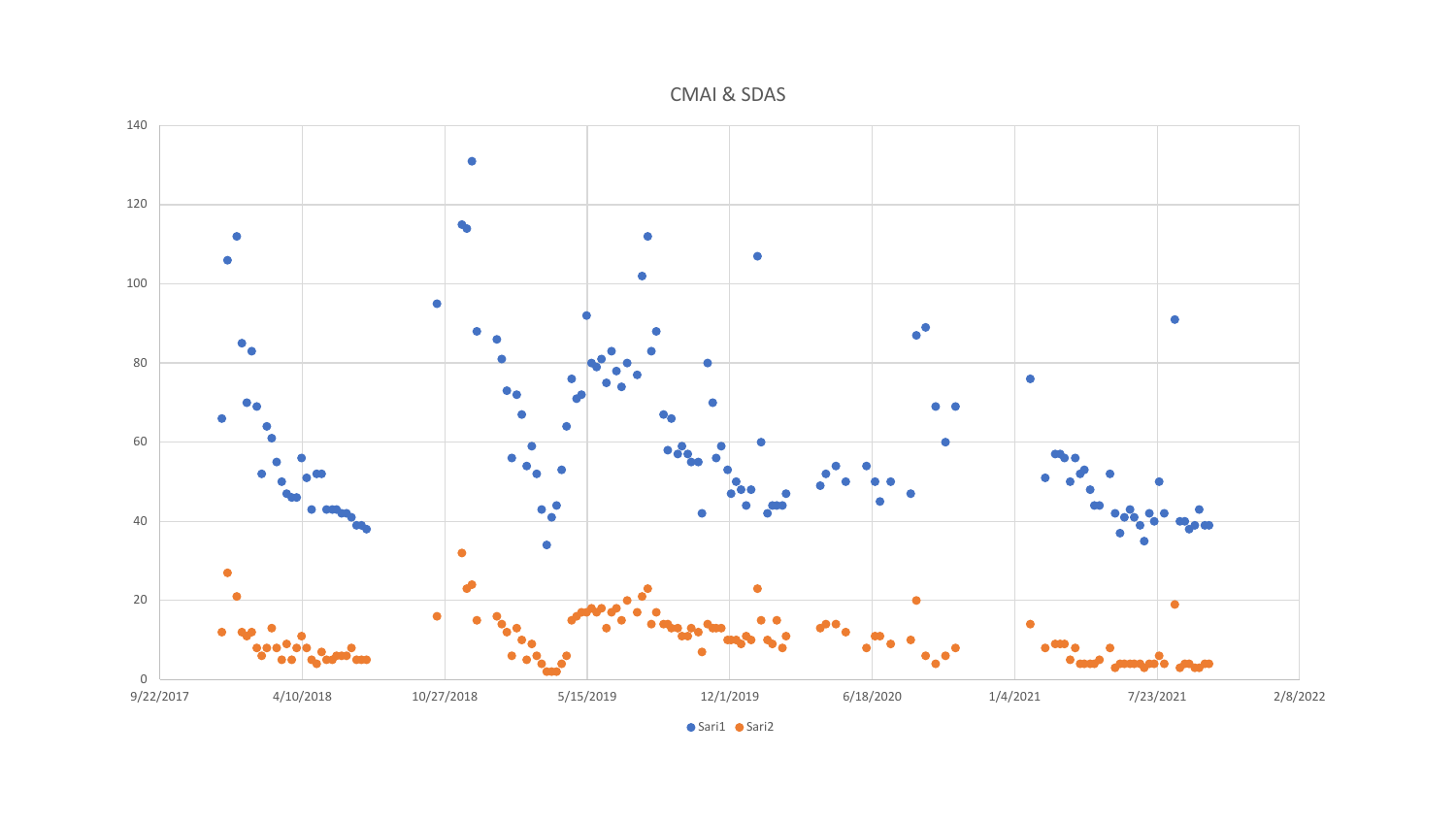



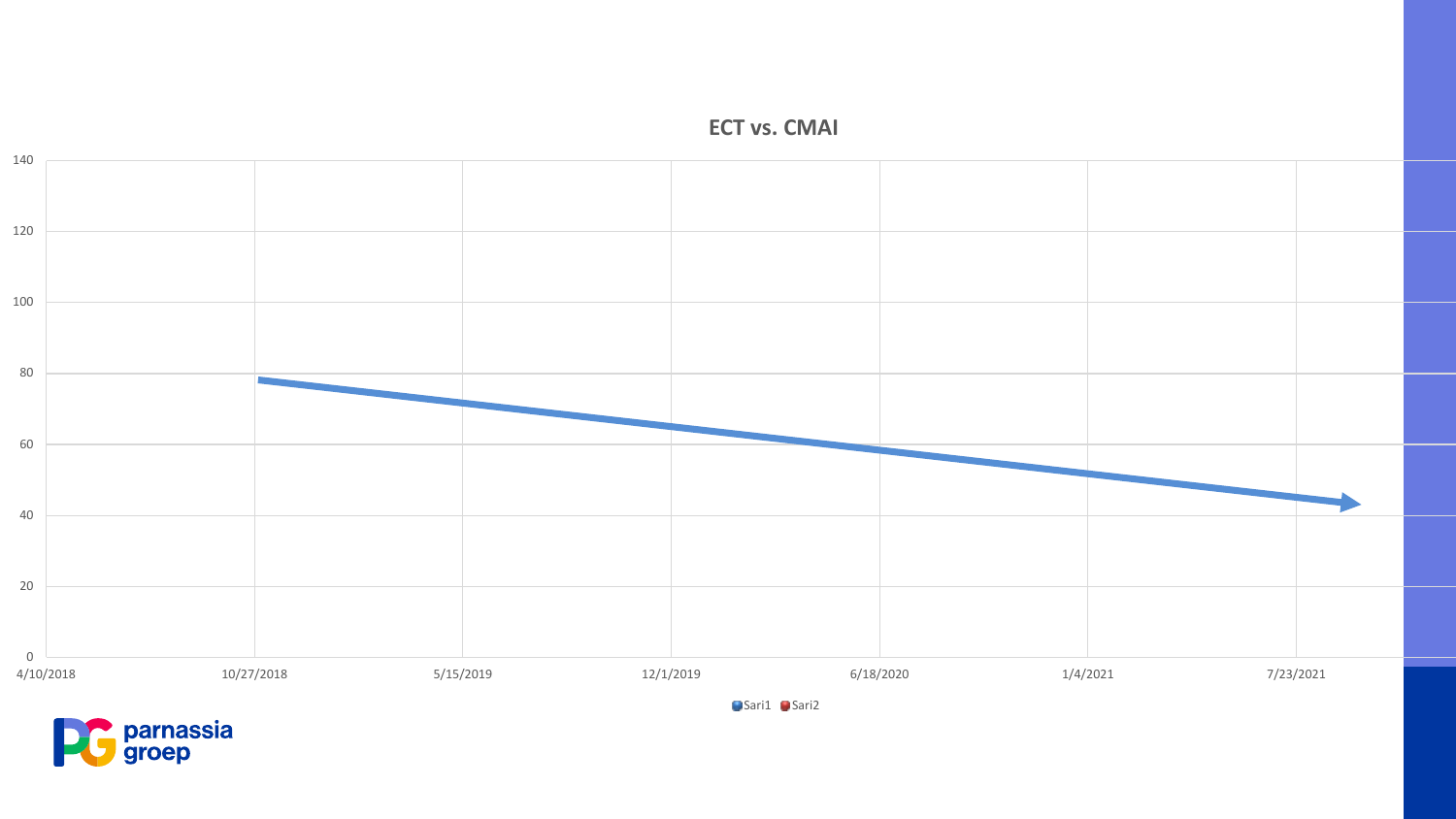- Movie before and after ECT 2017
- 3 years later, before and after ECT 2021
- Discussion about the specific or deferential effect of ECT